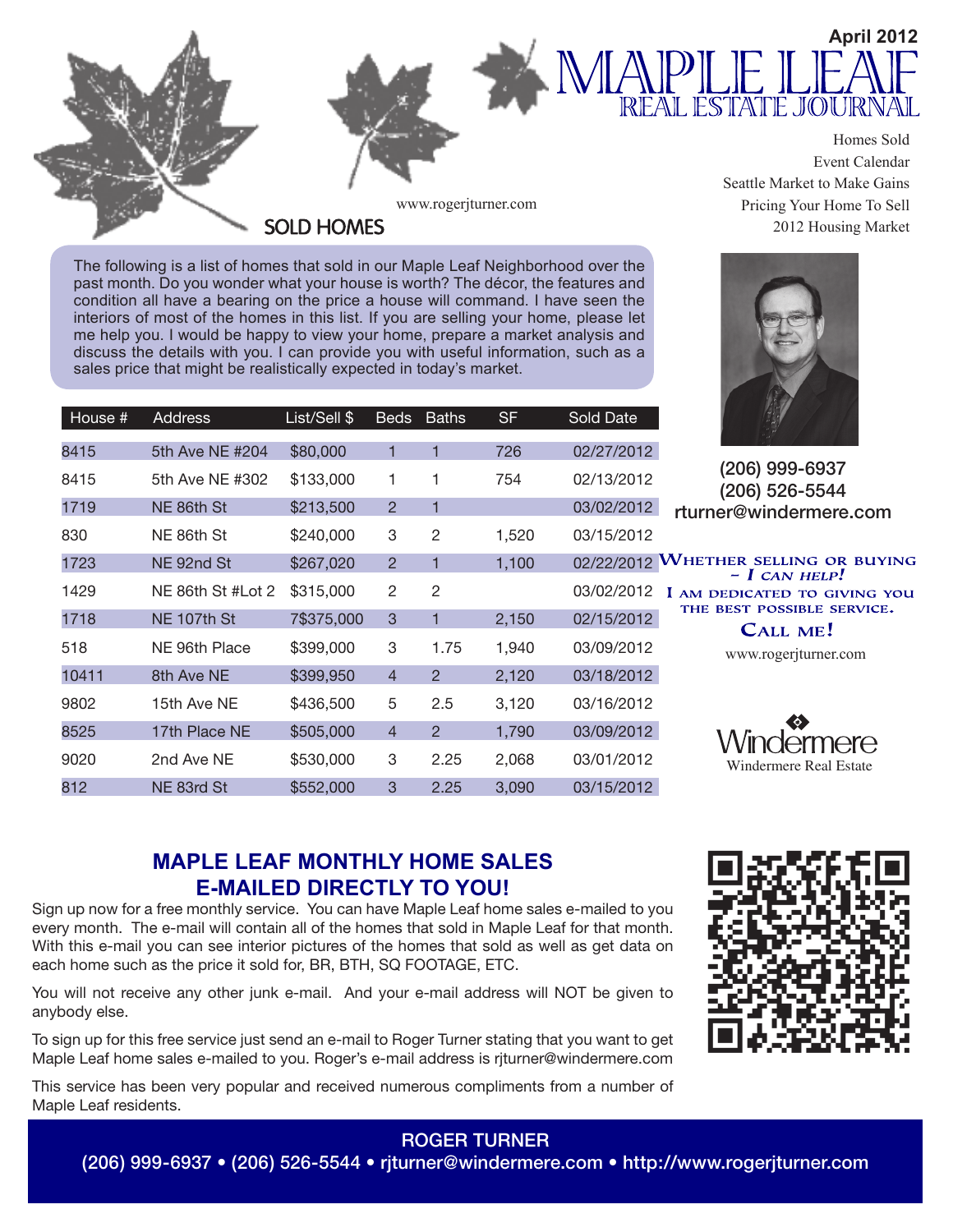# Don't Miss King Tut's Final North American Appearance!

May 24, 2012-January 6, 2013 At the Pacific Science Center

Explore the splendor of the pharaohs through more than 100 striking objects spanning 2000 years of ancient Egyptian history. Don't miss this oncein-a-lifetime chance to witness these stunning treasures at Pacific Science Center in Seattle, the exhibition's final stop before it returns to Egypt forever.

In this extraordinary exhibition, you'll see breathtaking treasures from King Tut's tomb—including the golden sandals found on his mummy—and the largest image of Tut ever unearthed, a 10-foot statue found at the remains of a funerary temple. Encounter artifacts from other powerful rulers and learn about the pharaohs in both the earthly and divine worlds.

Plus, relive the excitement of Howard Carter's 1922 discovery of King Tut's tomb and explore new scientific discoveries that provide insight into the Boy King's legendary life and death.

#### The exhibition includes

Tutankhamun: The Golden King and the Great Pharaohs takes you back 5,000 years in time and explores what it was like to live like a pharaoh through the "Golden Age," when Egypt was at the height of power and artistry. The exhibition spans 2,000 years and some of the most notable leaders of ancient Egypt. More than 100 artifacts from the tombs and temples of King Tut, his ancestors and contemporaries bring this rich history to life.

Among the 100+ stunning treasures, some of the crowd favorites include:

- The largest image of King Tut ever unearthed; a 10-ft quartzite statue found at the site of the funerary temple of his high officials
- A dazzling and intricate gold canopic coffinette that held King Tut's mummified stomach
- Gold sandals and finger and toe coverings found on King Tut's mummy
- A bed that King Tut most likely used in life
- The exquisite gold death mask of Psusennes I
- An imposing colossal bust of Amenhotep IV (Akhenaten), King Tut's father
- A sarcophagus that held a "royal" cat
- Statues of prominent pharaohs, including Khafre, builder of the Great Sphinx and one of the pyramids at Giza; Hatshepsut, the queen who became a pharaoh; and Ramesses the Great.

# Home Market News Pricing your home to sell

When it comes time to sell a home, most people want the property to sell quickly for the highest possible return. Setting the correct listing price is the most important step in reaching this goal. Price a property too low and it might sell quickly, but you could pocket less profit. Set it too high and you run the risk of pricing yourself out of the market.

#### Why overpricing a home is risky

Some sellers want to list their home at an inflated value, believing that they can always lower the price down the road if needed. But this can be a risky strategy. New listings generally get the greatest exposure in the first two-to-four weeks on the market, so setting a realistic price from day one is critical. If a home is priced too high, your strongest pool of prospective buyers is eliminated because they think it's out of their price range. Conversely, buyers who can afford it will compare it to other homes that have been fairly priced and decide that they can get more home for their money elsewhere.

Once it has been decided to reduce the price, you've unnecessarily lost time and money. Your strongest prospective buyers may have found another home, while the over-inflated price could result in a negative impression amongst agents and buyers who are still in the market. Not to mention, reengaging buyers after those first critical few weeks can be very challenging. As the saying goes, "time is money"; so the longer a home is on the market, the lower the selling price will likely be in relation to the initial listing price.

### Setting a home price too high has other costs

When a home languishes on the market, the seller loses in a number of ways. Each month the home goes unsold is another month of costs to the owner in mortgage payments, taxes, and maintenance—expenses that are not recovered when the home is sold. Furthermore, until the house is sold, the owner is on hold and can't move forward with whatever plans prompted the decision to sell. If the seller is still living in the home, it can also be fatiguing to keep the property in ready-to-show condition month after month.

## How to set the right price for a home

It's not easy to be objective about your own home. That's why it's best to have a real estate professional work with you to set a reasonable price. According to a study done by the National Association of REALTORS®, homes that were sold using a real estate agent netted an average of \$25,000 more than those without agent representation.

There are a number of factors that your agent will consider when determining a sales price for your home. Here's a quick overview.

**Comparable sales.** One of the best guides to pricing your home is knowing what recent buyers were willing to pay for similar homes in your area. So, one of the first things your agent will do is prepare a Comparative Market Analysis (CMA). A CMA is a written analysis of houses in the community that are currently for sale, homes that have recently sold, and homes that were offered for sale but did not sell. While no two homes are identical, the report highlights only homes that most resemble yours. The CMA will include details about these properties, such as the number of bedrooms and baths, square footage, noteworthy amenities—and the listing price and sale price. The report will also include the Days on Market (DOM) for each property, which is the number of days it took to sell the home once it was listed. The CMA helps determine a price range that will be appropriate for your home.

Unique property features. Since no two homes are exactly alike, looking at comparable sales is just one part of the equation. Many properties have distinctive features that add to their overall value when it comes to pricing. The importance buyers place on different features can vary by region, but examples might include a particularly pleasing view, artisan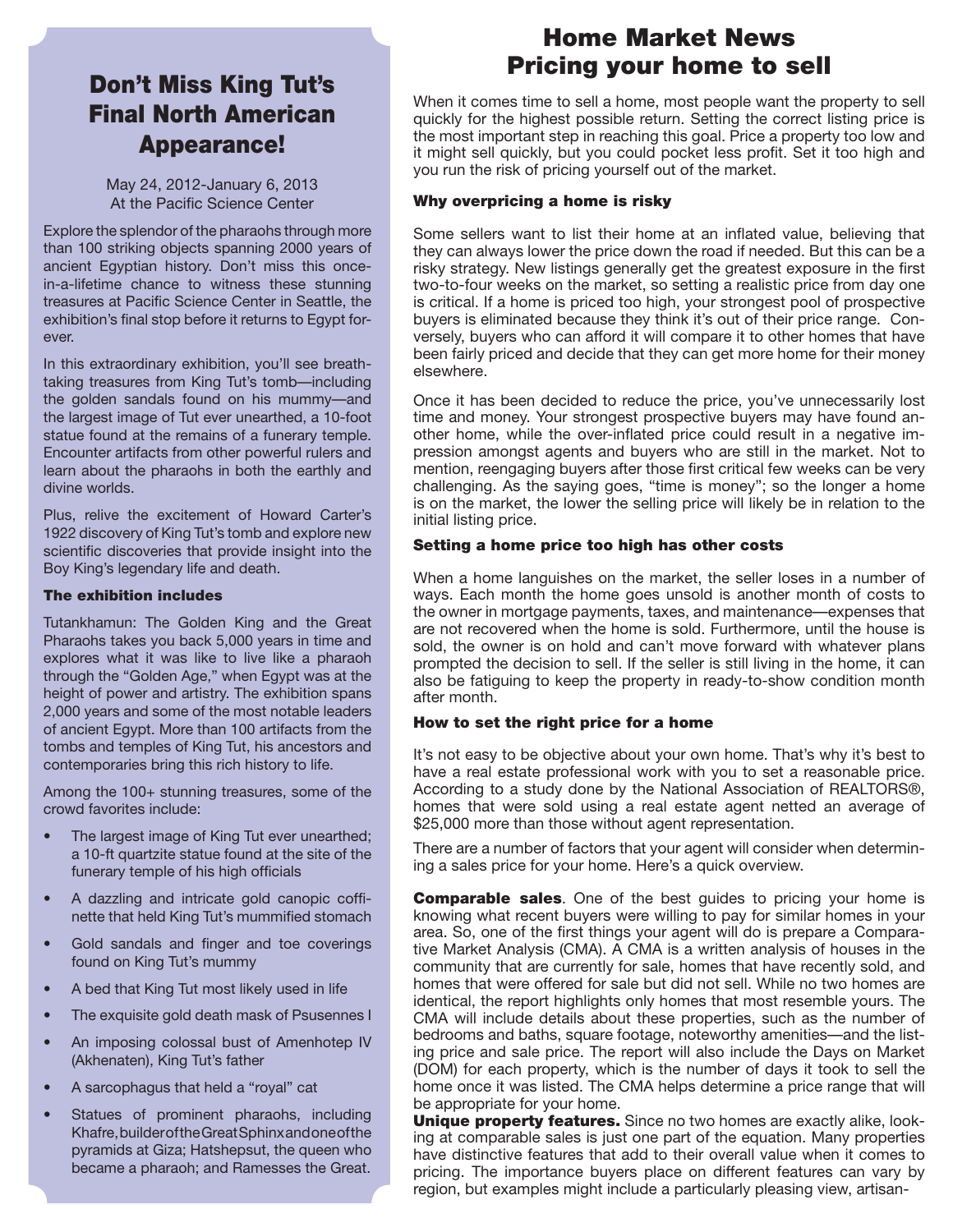quality interior detailing, outdoor entertaining space, or exceptional landscaping.

**Current market conditions.** The real estate market is constantly fluctuating, and those cycles have a direct impact on pricing. Here are some of the market conditions an agent may consider when evaluating how to price a home:

Are home prices trending up or down?

How quickly are homes selling?

Is the inventory of homes on the market tight or plentiful?

Are interest rates attractive?

How is the overall economy performing? Is the local job market strong or in decline?

Other factors that can impact pricing include the condition of the home, seasonal influences (i.e. summer versus winter), condition of surrounding neighborhood, local amenities, and how quickly the seller needs to move.

There are a lot of factors that go into setting a home's sales price, but it's by far the most critical step in the overall selling process. The best course of action is to look to your real estate agent for guidance; they have the experience and market knowledge that will help you achieve your goals and reach a desired outcome that best fits your individual needs.

# A Look At The 2012 Housing Market

It seems that everyone is talking about the state of real estate these days. As we slowly recover from the recession people are slowly emerging with thoughts of investment dancing through their heads, but there are many questions still being asked. Is this a good time to buy? Are we really safe investing in real estate when the economy is still shaky? Valid questions for sure so let's take a look at some of the issues being raised and see if we can't shed some light on them.

#### Good News From the National Association of Realtors

Pending sales in January, 2012, showed an 8% increase over the previous year and that is good news indeed. This is the highest level since April, 2010, and it is especially good news since January is notoriously a less active month than April. As a rule pending sales increase as we approach spring so to see pending sales this high this early in the year perhaps is a precursor to very good news in the months ahead.

Remember that last year pending sales were positively affected by the Home Buyer Tax Credit which is not available in 2012. This indicates a very positive trend as the market rebounds without outside influences.

#### Home Closings Are Up; Available Inventory Is Down

According to the NAR, available homes for sale were down 20.6% in January, 2012, compared to January, 2011, while sales of existing homes was up 3.8% and sales of new homes was up 3.8% during the same reporting period.

Another NAR study showed that the months of inventory remaining (how long it would take to liquidate all available home inventory at the present sales rate) is at 6.1 months for existing homes and at 5.6 months for new homes. Between three to six months is considered a balanced real estate market so one can see a definite improvement as the market shows definite signs of an upward swing.

#### Median Prices Remain Down But Condos Rebound

Remember that it takes a long time for the median prices to rebound after several years of decline. The median price for existing homes was \$154,000 in January, down 2.6% in comparison to January, 2011, and the median price of new homes was \$217,100, down 9.6%. However, condominiums had a positive 2% increase to \$156,600.

Breaking Down The Statistics: Who Is Buying?

## Northwest Folklife Festival

May 25-28, 2012 Seattle Center

This is the largest Folk Festival in the Country... drawing thousands of people from all over the world, to come and enjoy the multitude of Ethnic Traditions showcased here, which include: Food... Dance... Art... and Crafts.

Watch hundreds of Cultural Acts on 18 Stages set up around the 74 Acres of Seattle Center. Bring the kids... find a spot on the spacious lawns... and enjoy the sights and music on a beautiful Seattle spring weekend.

Northwest Folklife Festivities begin each day at 11:00 AM, and end at 11:00 PM.

#### **SEATTLE SPORTS SCHEDULE** \*\*\*\*\*\*\*\*\*\*\*\*\*\*\*\*\*\*\*\*\*\*\*\*\*\*\*\*\*\*\*\*\*\*\*\*\*\*\*\*\*\*\*\*\*\*\*

#### **MARINERS MLB HOME GAMES**

| http://seattle.mariners.mlb.com/ |           |     |              |  |  |  |  |
|----------------------------------|-----------|-----|--------------|--|--|--|--|
|                                  |           |     |              |  |  |  |  |
| 5/4                              | 7:10PM    | VS. | MINNESOTA    |  |  |  |  |
| 5/5                              | 6:10PM    | VS. | MINNESOTA    |  |  |  |  |
| 5/6                              | 1:10PM    | VS. | MINNESOTA    |  |  |  |  |
| 5/7                              | 7:10PM    | VS. | DETROIT      |  |  |  |  |
| 5/8                              | 7:10PM    | VS. | DETROIT      |  |  |  |  |
| 5/9                              | 7:10PM    | VS. | DETROIT      |  |  |  |  |
| 5/21                             | 7:10PM    | VS. | <b>TFXAS</b> |  |  |  |  |
| 5/22                             | 7:10PM    | VS. | <b>TEXAS</b> |  |  |  |  |
| 5/23                             | 12:40PM   | VS. | <b>TEXAS</b> |  |  |  |  |
| 5/24                             | $7.10$ PM | VS. | I AA         |  |  |  |  |
| 5/25                             | 7:10 PM   | VS. | LAA          |  |  |  |  |
| 5/26                             | 4:15 PM   | VS. | LAA          |  |  |  |  |
| 5/27                             | 1.10 PM   | VS. | l AA         |  |  |  |  |
|                                  |           |     |              |  |  |  |  |

#### **SOUNDERS FC HOME GAMES**

http://www.soundersfc.com/

| $-1$ |  |  |  | . |  |  |  |
|------|--|--|--|---|--|--|--|
|      |  |  |  |   |  |  |  |
|      |  |  |  |   |  |  |  |

| 5/2  | 7:00PM           |  | VS. GALAXY      |  |  |  |  |
|------|------------------|--|-----------------|--|--|--|--|
| 5/5  | 1:00PM           |  | VS. UNION       |  |  |  |  |
| 5/12 | $7.00 \text{PM}$ |  | VS. REAL SALTIK |  |  |  |  |
| 5/23 | 7:00PM           |  | VS CREW         |  |  |  |  |
|      |                  |  |                 |  |  |  |  |

#### **SEATTLE STORM HOME GAMES**

http://www.www.wnba.com/storm/

| 5/18 | 7:00PM |  | VS. LOS ANGELES |  |  |  |  |
|------|--------|--|-----------------|--|--|--|--|